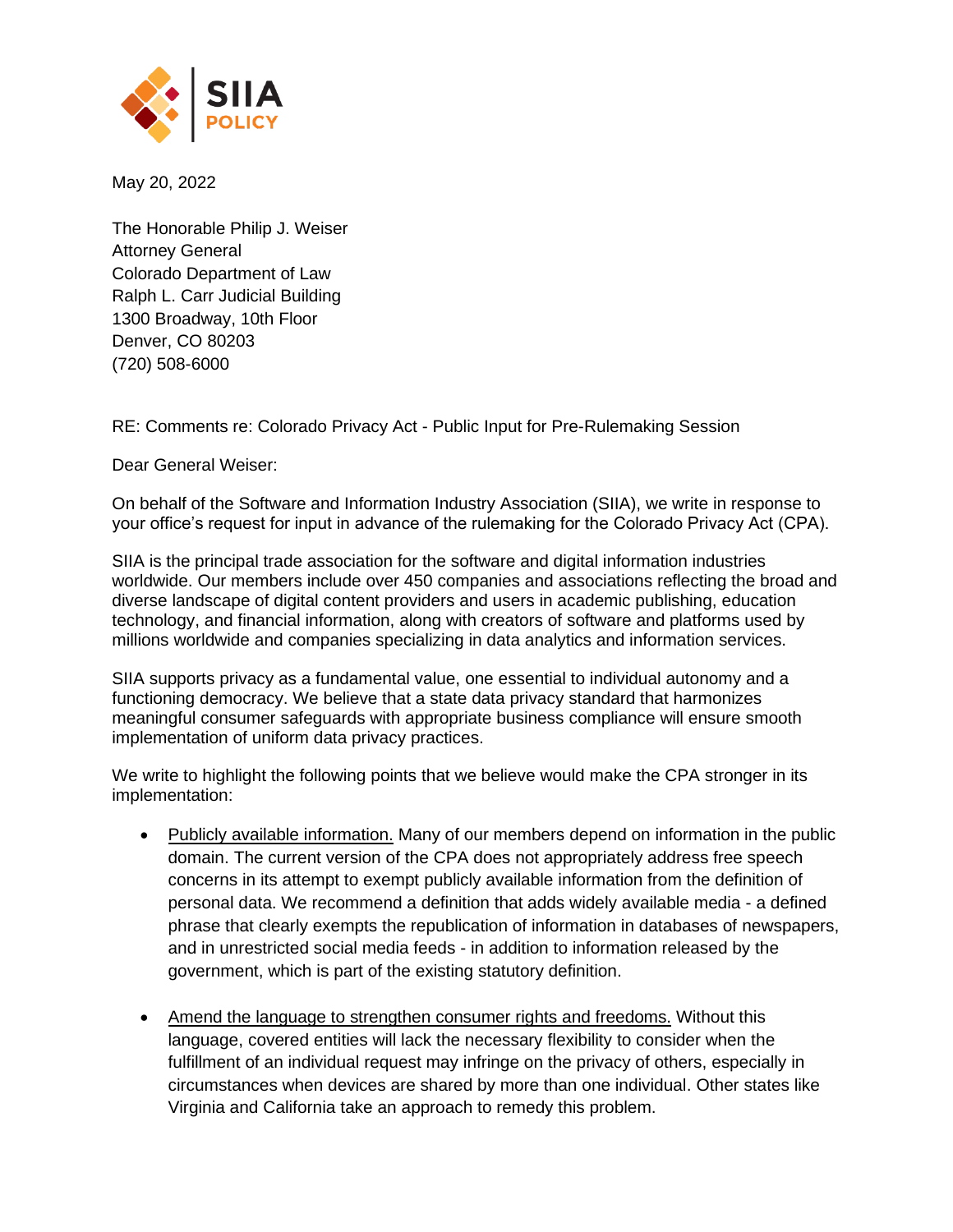- Add accommodation for infeasible consumer requests. We recommend Colorado include additional guidelines in statute to denote action taken by data controllers, in the event of technically infeasible or unfounded consumer requests, in an effort to harmonize consumer requests with business compliance.
- Clarify provisions categorized as "sensitive data". We recommend clarifying the definition of sensitive data to ensure that consumers and businesses are aligned on the expectations for how sensitive data is treated.

○ First, the Colorado bill should include a clear and concise definition of biometric data. We recommend aligning with the definition of biometric data in Virginia's privacy law to avoid confusion in practical application of the definition and help in the implementation of the Colorado bill, while avoiding costly implementation challenges.

○ Second, we recommend that the Colorado bill clarify that sensitive data includes data *collected from* a child, rather than more generally *about* a child. This change would help the bill to focus on the issue of concern without leading to implementation challenges ancillary to children's data.

### **1. Strengthen the definition of Publicly Available Information (PAI) in the Colorado Privacy Act**

The CPA's treatment of publicly available information materially differs from - and is much narrower - than that in the California Privacy Rights Act (CPRA), Virginia's Consumer Data Protection Act<sup>1</sup> (VCDPA), and Utah Consumer Privacy Act (UCPA)<sup>2</sup>. In order to pass constitutional muster, the bill must exempt two classes of information from its sweep. The first involves information released by the government, which the statute appropriately carves out. The second type is that which is widely available in private hands and appears on publicly available web sites, in databases of newspapers, and in unrestricted social media feeds. It is this second category of information where the legislation falls short.

In its current form, the CPA defines publicly available information as an exception to personal data. <sup>3</sup> The CPA defines "personal data" as information "reasonably linkable" to a consumer. It then states that such information does not include publicly available information, defined as:

"information that is lawfully made available from federal, state, or local government records and information that a controller has a reasonable basis to believe the consumer has lawfully made available to the general public."

Section 6-1304(2)(d) also provides that the act does not apply to information made available by a third party that the controller has a "reasonable basis to believe" is protected speech pursuant to applicable law.

<sup>&</sup>lt;sup>1</sup> [Virginia Consumer Data Protection Act of 2021](https://lis.virginia.gov/cgi-bin/legp604.exe?212+ful+CHAP0035+pdf) ("VCDPA"), Va. Code Ann. § [59.1-571](http://law.lis.virginia.gov/vacode/59.1-571) through [59.1-581](http://law.lis.virginia.gov/vacode/59.1-581)<br><sup>2</sup> <u>[Utah Consumer Privacy Act,](https://le.utah.gov/~2022/bills/static/SB0227.html)</u> Utah Code §13-61-101 through 13-61-404

<sup>&</sup>lt;sup>3</sup> [Colorado Privacy Act,](https://legiscan.com/CO/text/SB190/id/2419357) § 6-1-1303. Definitions. (17) Personal Data (b).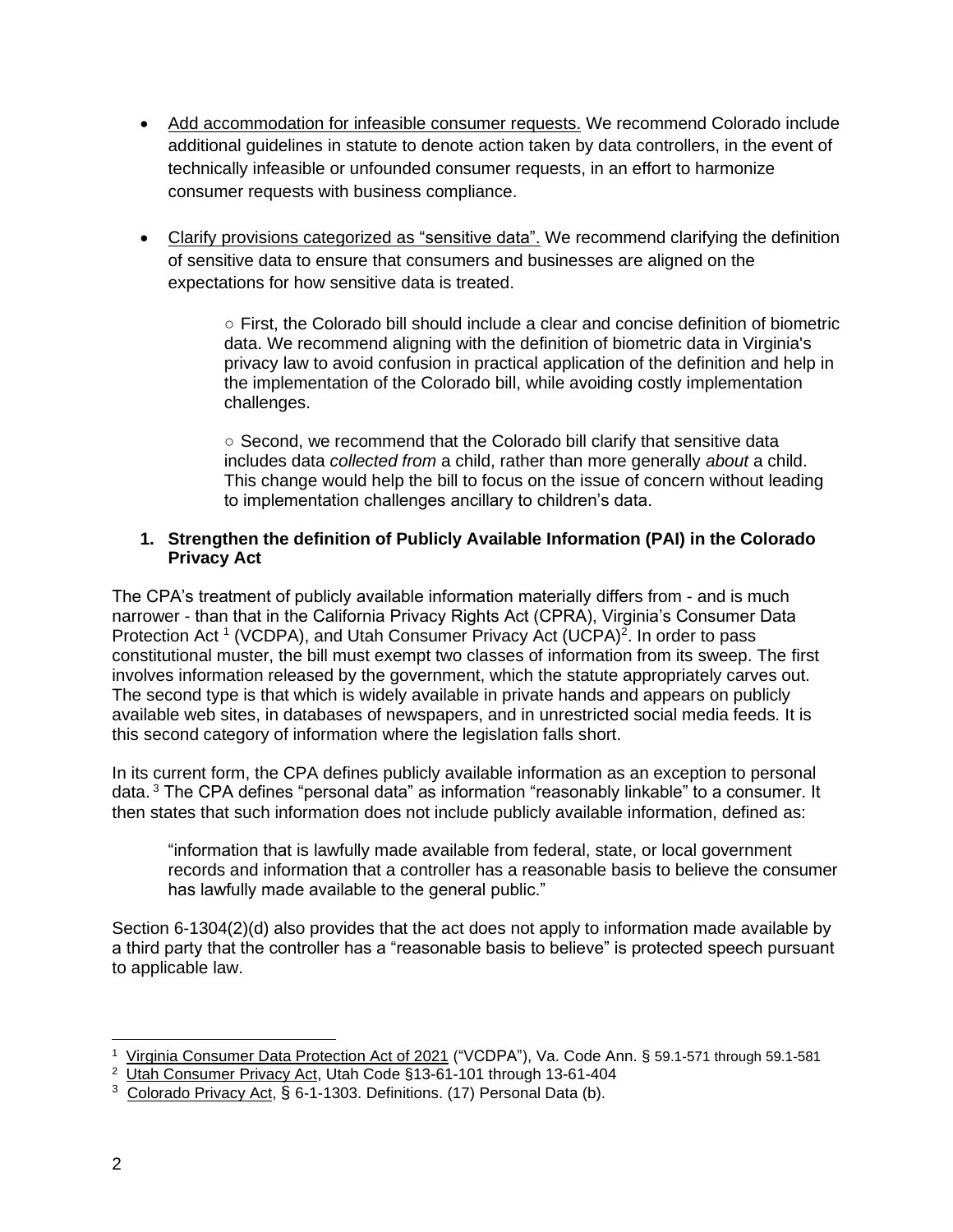We appreciate that this language is intended to address free speech concerns with consumer privacy legislation. Nonetheless, this formulation is constitutionally inadequate: for example, defamation law protects publishers from liability in public figures even if the publisher's belief is negligent. A newspaper may have a reasonable suspicion that a source's information about a particular matter came from a violation of any number of legal obligations. But the newspaper still has the right to publish, and SIIA's members have the right to republish that information. The government cannot pull that information back out of public discussion. E.g., New York Times Co. v. United States, 403 U.S. 713 (1971); Florida Star v. B.J.F., 491 U.S. 524 (1989).

For reasons spelled out in the attached memorandum provided to the California legislature during its consideration of the CCPA, a failure to carve out this category of the public domain will result in the law being held unconstitutional. We note that a legislative consensus has emerged in every enacted privacy statute (as well as the Uniform Law Commission's Uniform Data Privacy Act), which has added a definitional exclusion that allows for the distribution of information in widely distributed media on far more expansive terms than that in the current draft of the CPA.<sup>4</sup>

We therefore suggest that Colorado follow the definition used in CPRA:

(17) "PERSONAL DATA": (a) MEANS INFORMATION THAT IS LINKED OR REASONABLY LINKABLE TO AN IDENTIFIED OR IDENTIFIABLE INDIVIDUAL; AND

(b) DOES NOT INCLUDE DE-IDENTIFIED DATA OR PUBLICLY AVAILABLE INFORMATION.

AS USED IN THIS SUBSECTION (17)(b), "PUBLICLY AVAILABLE INFORMATION" MEANS INFORMATION THAT IS LAWFULLY MADE AVAILABLE FROM FEDERAL, STATE, OR LOCAL GOVERNMENT RECORDS AND INFORMATION THAT A CONTROLLER HAS A REASONABLE BASIS TO BELIEVE THE CONSUMER HAS LAWFULLY MADE AVAILABLE TO THE GENERAL PUBLIC. OR INFORMATION THAT A CONTROLLER HAS A REASONABLE BASIS TO BELIEVE IS LAWFULLY MADE AVAILABLE TO THE GENERAL PUBLIC BY THE CONSUMER OR FROM A WIDELY DISTRIBUTED MEDIA OR BY THE CONSUMER; OR INFORMATION MADE AVAILABLE BY A PERSON TO WHOM THE CONSUMER HAS DISCLOSED THE INFORMATION IF THE CONSUMER HAS NOT RESTRICTED THE INFORMATION TO A SPECIFIC AUDIENCE.

We do understand that unlike California, Colorado law does not have a definition of "widely distributed media." The term originated in regulations implementing the Gramm Leach Bliley Act, see 12 C.F.R. 1016.3 (4)(1)(ii), which California copied when it implemented its own financial privacy statute. See Cal. Financial Code, 4052(k) ("Widely distributed media" means media available to the general public and includes a telephone book, a television or radio program, a newspaper, or a Web site that is available to the general public on an unrestricted basis). By amending the definition of personal data in this fashion, the bill removes the shadow of facial invalidity and allows the legislature to create meaningful privacy protection for Colorado residents.

<sup>4</sup> A First Amendment analysis of the CCPA, which at the time limited its definition of publicly available information in a manner similar (but not identical) to the draft legislation, can be shared at your convenience.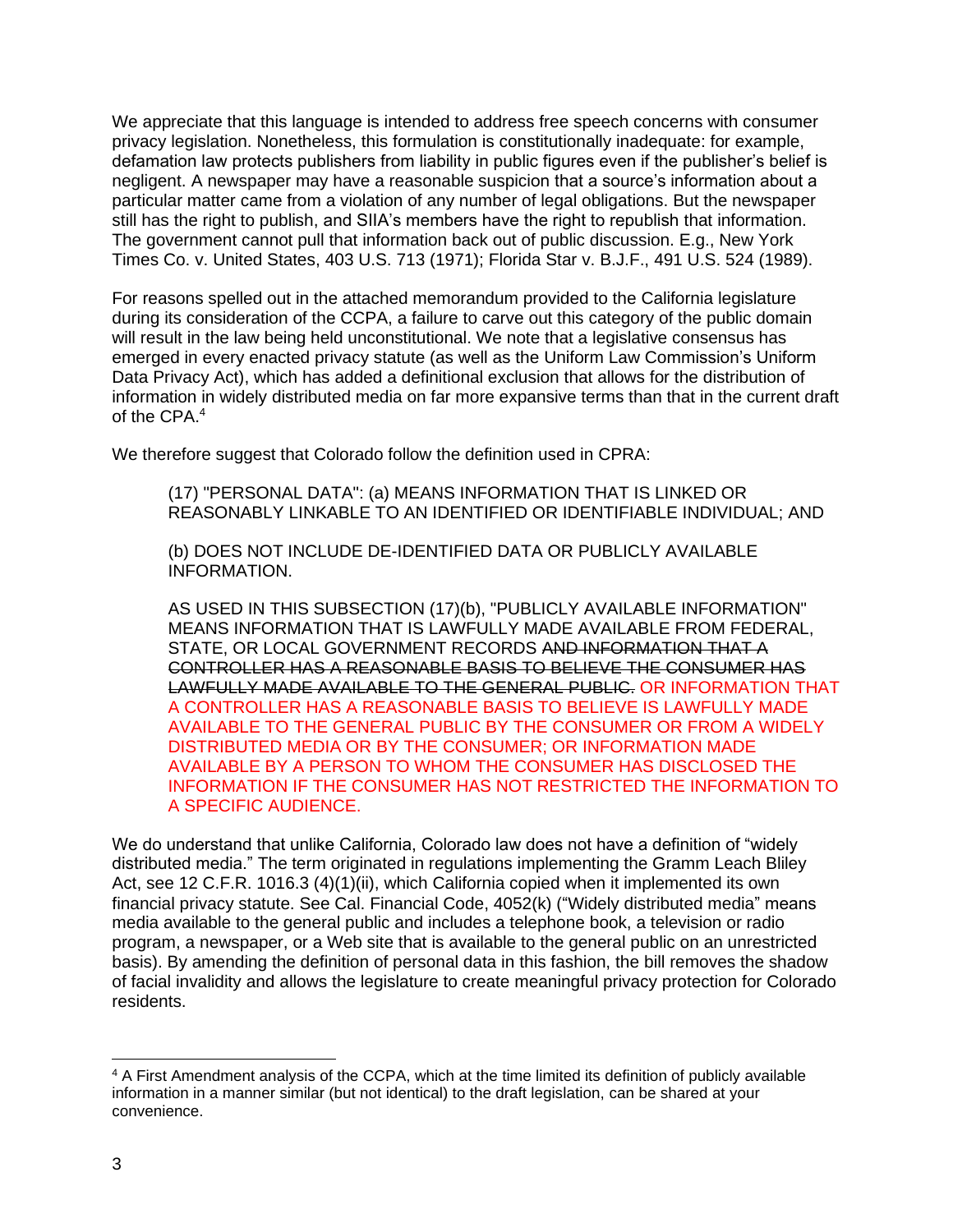### **2. The CPA should be amended to strengthen consumer rights and freedoms**

CPRA and the Virginia Consumer Data Protection Act (VCDPA) include an exception to consumer rights if exercise of those rights would adversely affect the rights and freedoms of third parties. See Cal. Civil Code 1798.145(k); Virginia Stat. Ann. § 59.1-582(E). The CPA does not. Controllers use this exception when the fulfillment of a user rights request could create a new privacy risk. Without this language, covered entities will lack the necessary flexibility to consider when the fulfillment of a consumer request may infringe on the privacy of others.

For example, controllers should not be required to provide messages concerning threats or harassment to a suspected abuser, as doing so may lead to retaliatory violence. Relatedly, controllers should have protections to be able to withhold information about a report of abuse or harassment on the controller's platform, maintaining the privacy of the reporter and potentially shielding them from increased abuse.

Addition of language similar to that in Virginia and California will remedy this problem and prevent consequences that we do not believe its authors intend, and we urge that such language be added to section 6-1-1304.

### **3. Denote a carveout for technically infeasible or unfounded consumer requests**

The CPA should limit the potential abuse of the consumer request system. While the CPA allows data controllers to charge consumers for additional requests following the first consumer request for information, it places no qualitative limits on the number of such requests. Furthermore, the statute does not allow businesses to automatically align additional requests with any additional fees (beyond a fee that exceeds the cost of providing the record).

We therefore recommend that Colorado add an exception for technically infeasible, unfounded or excessive requests in an effort to incentivize requests made in good faith. Alternatively, data controllers could be permitted to charge fees, as appropriate, for additional, unreasonable requests.

We recommend the following change to Section 1<sup>5</sup>:

2 (c) UPON REQUEST, A CONTROLLER SHALL PROVIDE TO THE CONSUMER THE INFORMATION SPECIFIED IN THIS SECTION FREE OF CHARGE; EXCEPT-THAT, FOR A SECOND OR SUBSEQUENT REQUEST WITHIN A TWELVE-MONTH PERIOD, THE CONTROLLER MAY CHARGE AN AMOUNT CALCULATED IN THE MANNER SPECIFIED IN SECTION 24-72-205 (5)(a). IN CIRCUMSTANCES WHERE THE REQUEST IS EXCESSIVE, REPETITIVE, TECHNICALLY INFEASIBLE, OR UNFOUNDED, IN WHICH CASE THE CONTROLLER CAN DENY THE REQUEST OR CHARGE CONSUMERS AS APPROPRIATE FOR SUCH REQUESTS.

## **4. Focus the definitions and parameters of "sensitive data" with respect to biometrics and information about children.**

 $5$  Colorado Privacy Act § 6-1-1306. Consumer personal data rights - repeal. 2 (c). Consumer Requests.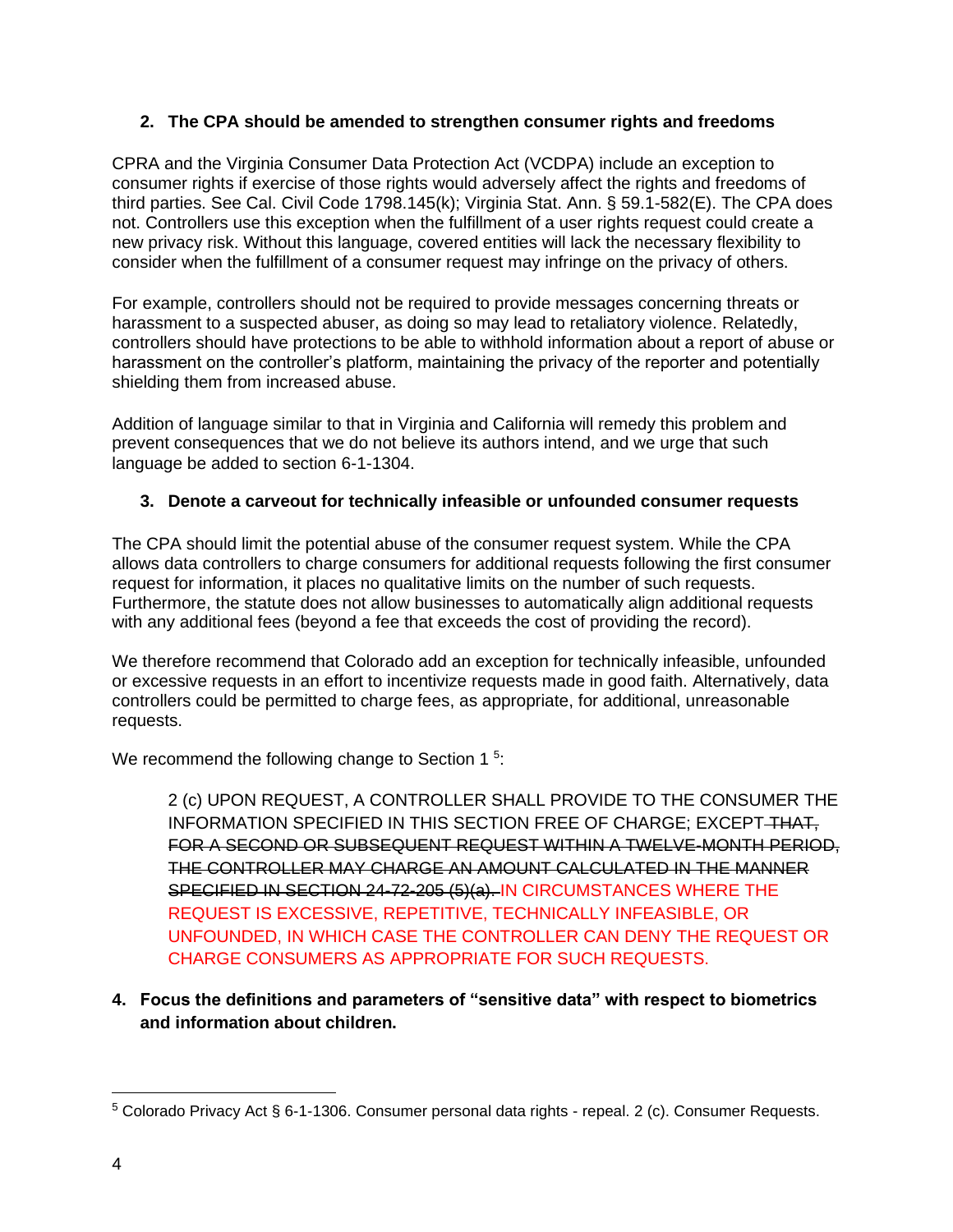The CPA requires a consumer's opt-in consent for processing sensitive data. "Sensitive data" is defined to include many categories of data, some of which require additional clarification for practical implementation purposes.

# *a. Biometric Data*

Biometrics have grown in use and availability because of their high level of accuracy in identifying and authenticating individuals and their potential to further safeguard consumers' security and safety. We agree that consumers should have the right to appropriate notices and consents concerning the collection, retention, destruction, and disclosure of their biometric information in business operations. We recommend the statute expressly define biometric data to avoid overreach in the implementation of the law.

In section 1<sup>6</sup>, the CPA defines "sensitive data" to include "biometric data," but the statute does not define what biometric data is. The lack of a definition could lead to overly broad interpretations and unintended consequences.

As written in CPA, as part of the definition of "sensitive data":

(24) "SENSITIVE DATA" MEANS: … (b) GENETIC OR BIOMETRIC DATA THAT MAY BE PROCESSED FOR THE PURPOSE OF UNIQUELY IDENTIFYING AN INDIVIDUAL;

Other states have avoided these problems by adding definitions. For example, the VCDPA defines biometric data as: "data generated by automatic measurements of an individual's biological characteristics, such as a fingerprint, voiceprint, eye retinas, irises, or other unique biological patterns or characteristics that is used to identify a specific individual."<sup>7</sup> The VCDPA further states that biometric data does not include: "physical or digital photographs, a video or audio recording or data generated therefrom, or information collected, used, or stored for health care treatment, payment, or operations under HIPAA.<sup>8</sup>

This robust definition serves as a wise and practical limit on the unintended consequences that the CPA's lack of definition will cause. For example, in Illinios  $9$  (which has made this determination) companies have had to obtain additional consent to process every photograph a consumer decides to voluntarily post to a website and have faced a litany of class action lawsuits based on processing photographs. We believe that addressing these concerns will prevent the unintended complication of the use of photographs in a range of low-risk, routine activities.

*b. Information about children*

 $^8$  Id.

<sup>6</sup> [Colorado Privacy Act.](https://legiscan.com/CO/text/SB190/id/2419357) § 6-1-1303. Definitions. 24 (b).

<sup>7</sup> [Virginia Consumer Data Protection Act of 2021](https://lis.virginia.gov/cgi-bin/legp604.exe?212+ful+CHAP0035+pdf) ("VCDPA") Va. Code Ann. § 59.1-571. Definitions. (enacted from Virginia Senate Bill 1392).

<sup>&</sup>lt;sup>9</sup> <u>Illinois BIPA</u>. 740 ILCS 14/10.